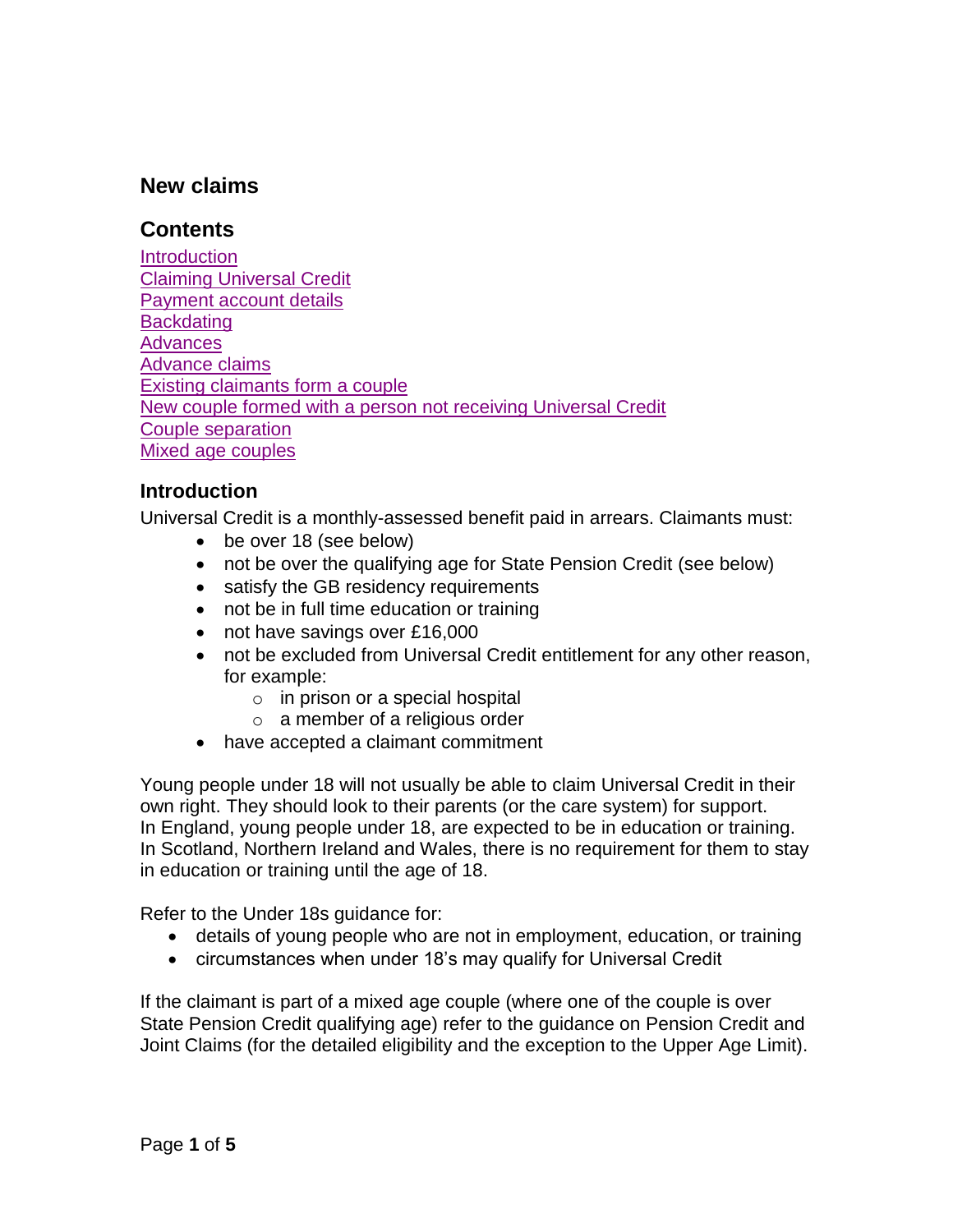Further information on new claimants with three or more children or qualifying young people (QYP) is available. Refer to Additional amount for children for more detail.

# <span id="page-1-0"></span>**Claiming Universal Credit**

Universal Credit claims are available online via the gateway on [GOV.UK](http://www.gov.uk/apply-universal-credit)

If a claimant needs support to do this, help is available by the following means:

- telephone
- face to face support from a partner organisation
- in the office
- $\bullet$  exceptionally, through a home visit

To start their application, the claimant creates an online account using their email address. If their claim is closed for any reason, their account stays available. They do not need to create a new account to make a new claim - they simply login and complete a new claim.

If a claimant creates an account, but does not complete a claim within 28 days, their account is deleted. They can then use their email address to create a new account if they need to make a claim later.

The claimant must provide the following information:

- address (including postcode)
- National Insurance number
- details of the bank, building society, credit union, or by exception Post Office Card Account they want their Universal Credit paid into
- rent agreement (if they have one)
- details of any savings or other capital (if they have any)
- details of any income that's not from work, for example from an insurance plan (if they have any)
- details of any other benefits they are receiving (if receiving any)
- Child Benefit reference numbers where relevant

Work-related information and details of the claimant's availability to work are used to create and agree the Claimant's Commitment.

Where the claimant is part of a couple, they create an online Universal Credit account and request a linking code. They give this code to their partner. The partner then sets up their own Universal Credit account and uses the code to link the 2 accounts together.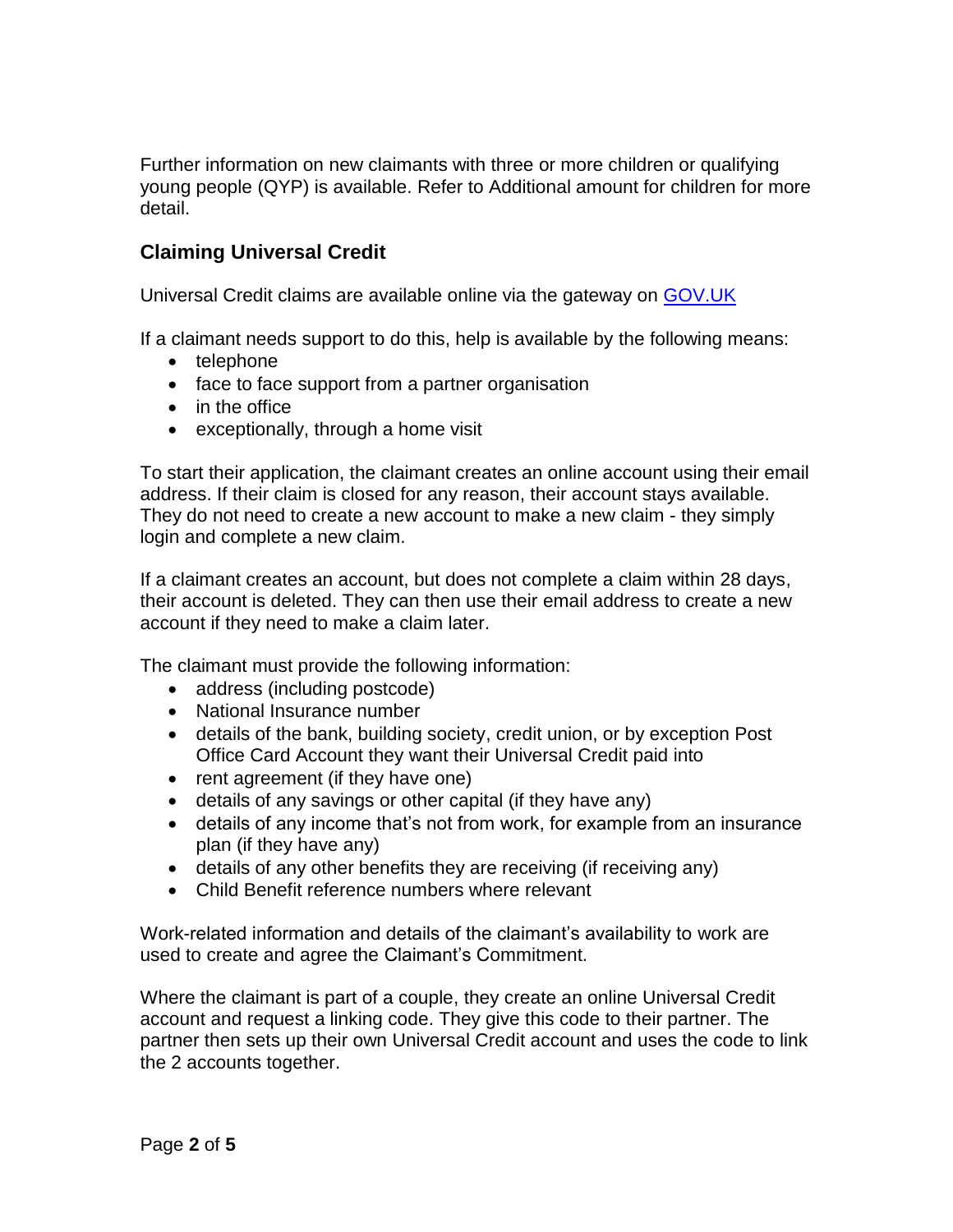If there are two eligible adults but one member of the couple is unable to input their information, their partner can make the claim for them both as long as they are the Personal Acting Body.

If the claimant has reported, they have a terminal illness refer to the guidance of the same name under the health section.

A dual claim is when the claimant chooses to claim Universal Credit and New Style Jobseeker's Allowance (JSA) or New Style Employment and Support Allowance (ESA). The JSA online gateway allows claimants to make a claim for New Style JSA and claimants should be directed to [GOV.UK.](https://www.gov.uk/guidance/new-style-jobseekers-allowance) The New Style ESA claim form is also available on [GOV.UK](https://www.gov.uk/government/publications/new-style-employment-and-support-allowance-esa-claim-form) and claimants should be signposted, if appropriate. For further information on dual claims see New Style and Other Benefits.

### <span id="page-2-0"></span>**Payment account details**

Universal Credit should be paid into the bank, building society, or credit union account that is in the claimant's or partner's own name. If they do not have their own account, they are encouraged to open one. The following Payment methods by exception should be considered when all other standard banking payments have been explored and options discounted:

- Post Office card accounts
- payment into third party accounts
- hospital account
- <span id="page-2-1"></span>• Her Majesty's Government Payment Exception Service

If the account is in the claimant's maiden name and it has been fully verified, they can use that account for their Universal Credit.

If the claimant has an appointee, then the appointee becomes the claimant for Universal Credit purposes and the bank account can therefore be in the appointee's name. Refer to the appointees in the 'Appointees Personal Acting Bodies and Corporates Acting Bodies' Guide for further information.

### **Backdating**

Universal Credit claim backdating only occurs under limited circumstances. The maximum period a claim can be backdated is one calendar month from the date the claim is made. For more information, refer to the Backdating guidance.

### <span id="page-2-2"></span>**Advances**

The aim of an [Advance](https://intranet.dwp.gov.uk/policy/advances) payment is to support claimants who can't manage until they receive their first payment of Universal Credit.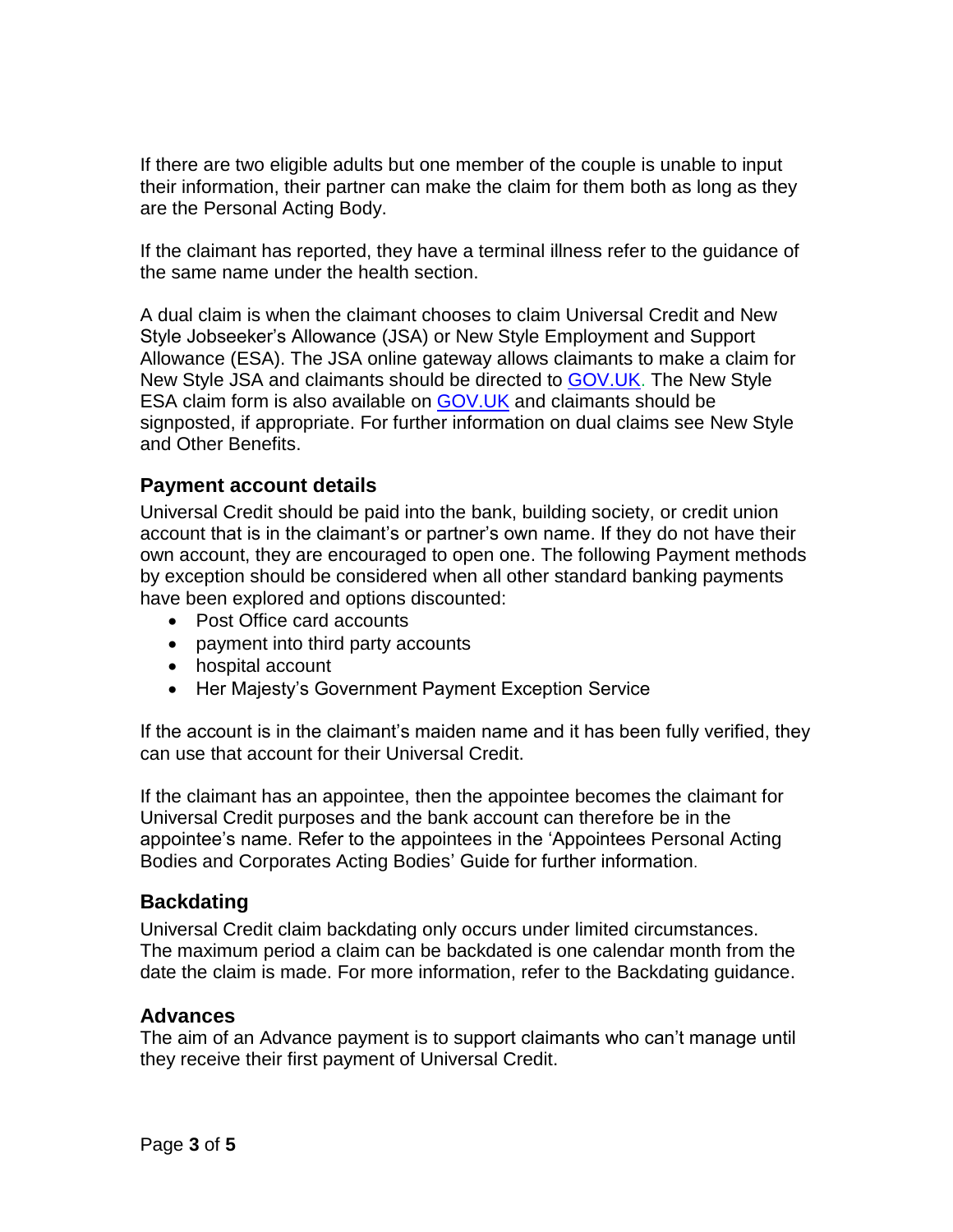During the budgeting conversation, claimants must be made aware that Advances are available to them if they are in financial need.

To establish if the claimant has a financial need and requires an Advance, they must then be asked if they have enough money to live on until the first payment of Universal Credit is due. This might be money from savings, earnings, redundancy payments or support from the claimant or partner's parents, family or friends. If the answer is no, then a claimant should be offered an Advance.

When discussing Advances, eligible claimants must be told the maximum amount available and the monthly repayment figure based on the longest repayment period. Further information is available in Advances guidance.

### <span id="page-3-0"></span>**Advance claims**

It is possible to claim Universal Credit in advance where the claimant is leaving care and the claim is made one month before that claimant's 18th birthday. See Care leavers for more information.

As Universal Credit Full Service is a digital benefit prison leavers can't currently make a claim in advance. This is due to restrictions on access to and use of computers in prisons. Prison work coaches will support prison leavers to make a claim on release. Refer to the Prisoner guidance for further detail.

# <span id="page-3-1"></span>**Existing claimants form a couple**

If two existing claimants become a couple, they automatically receive the earlier assessment period for the new joint award. This is a change in circumstances and not a new claim. Consideration must be given to any changes to the claimant's commitments. The claimant's commitments must be reviewed with each change of circumstance. Refer to the Claimant Commitment guidance for further information.

### <span id="page-3-2"></span>**New couple formed with a person not receiving Universal Credit**

If a Universal Credit claimant reports that they have formed a new couple with a person who is not already receiving Universal Credit, the Universal Credit claimant must declare this as a change of circumstance. The claimant's commitments must be reviewed with each change of circumstance. Refer to the Claimant Commitment guidance for further information.

### <span id="page-3-3"></span>**Couple separation**

If one member of a couple reports they are no longer a couple, neither claimant needs to make a new claim. It is regarded as a change of circumstance, with automatic retention of the existing assessment period for both parties. The claimant's commitments must be reviewed with each change of circumstance. Refer to the Claimant Commitment guidance for further information.